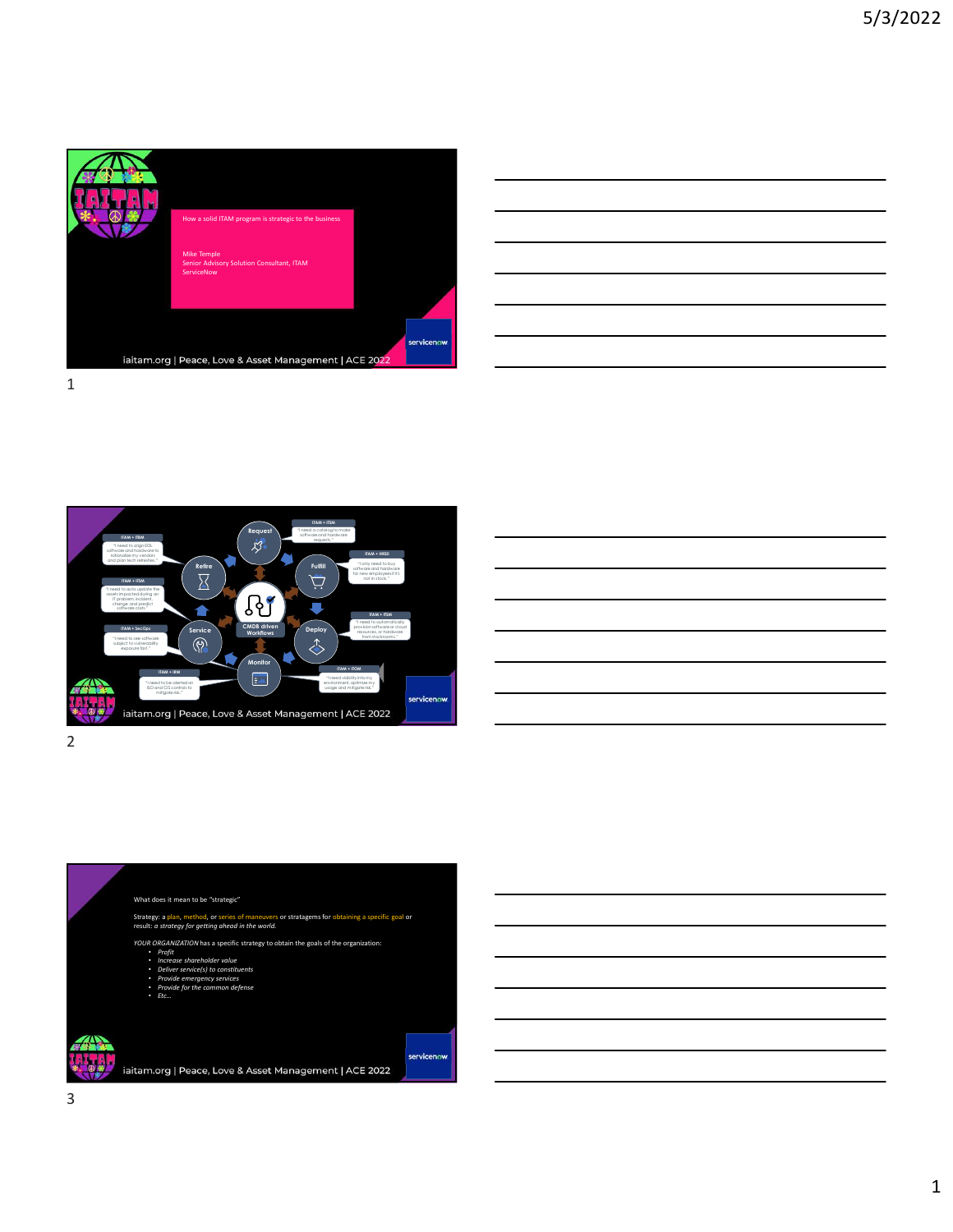





Examples of customer value by ITAM supporting IT agility

- Reduced yearly hardware budget by not losing inventory on break/fix activities performed by their hardware maintenance contractor.
- Drove out unbudgeted hardware purchases by proactively knowing what hardware to sunset the prior budget cycle.
- Reduced number of touch points on the ServiceDesk for "Dude, where's my new laptop" style questions.

servicenow.

iaitam.org | Peace, Love & Asset Management | ACE 2022

6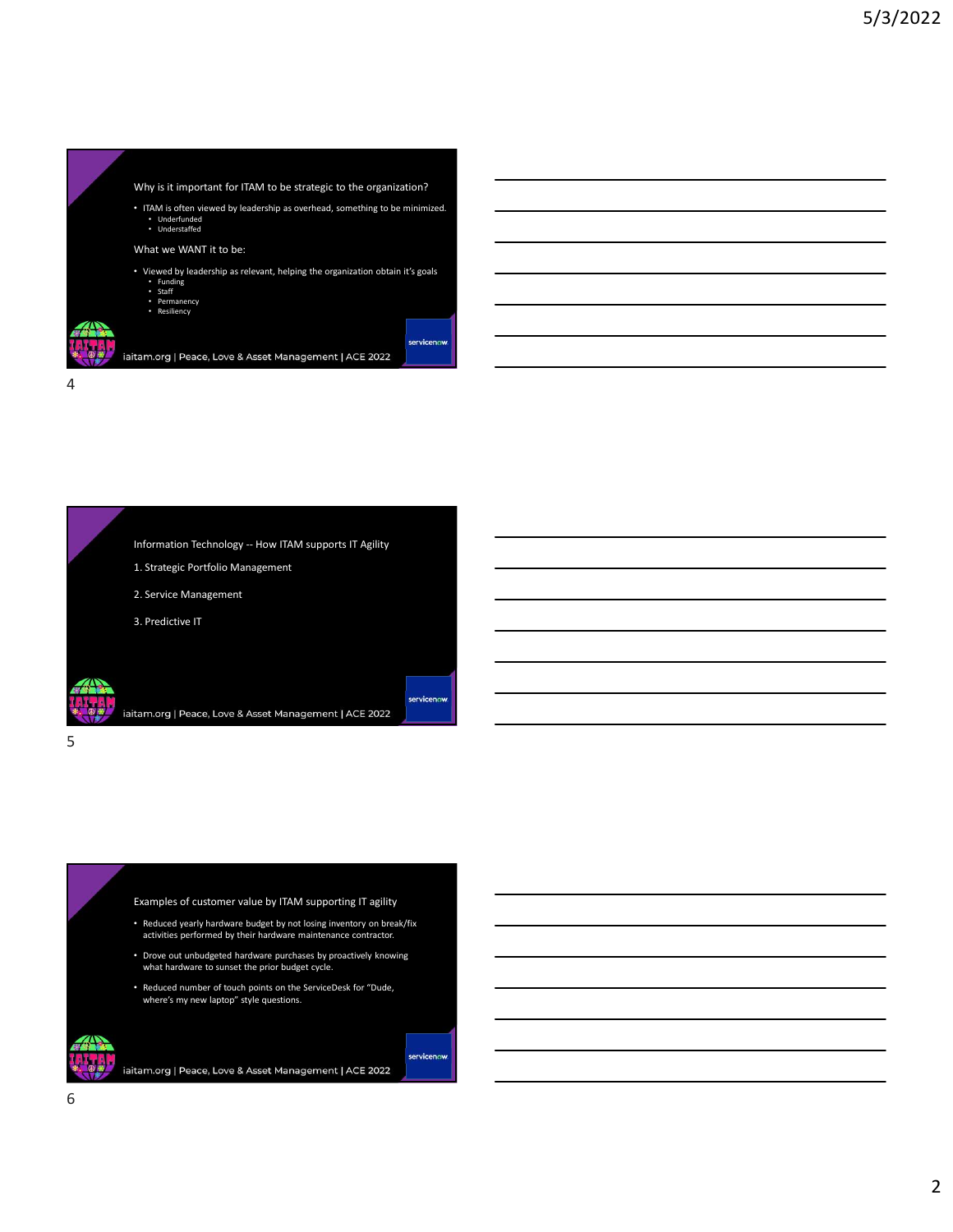

Examples of customer value by ITAM supporting HR

• Increased speed of onboarding

8 and 2010 and 2010 and 2010 and 2010 and 2010 and 2010 and 2010 and 2010 and 2010 and 2010 and 2010 and 2010

- Increased ability to scale Human Capital to grow the business
- Greater accuracy in impact of legal hold on a device

Comples of customer value by ITAM supporting HR<br>
Increased speed of onbanding<br>
Increased sublity to scale Human Capital to grow the business<br>
Coreanse accuracy in impact of legal hold on a device<br>
Increase accuracy in impa Examples of customer value by ITAM supporting HR<br>
Increased speed of onboarding<br>
Increased shillty to scale Human Capital to grow the business<br>
Increased shillty to scale Human Capital to grow the business<br>
Increased scare <sup>2</sup> Increased ability to scale Human Capital to grow the business<br>
<sup>2</sup> Greater accuracy in impact of legal hold on a device<br>
<sup>2</sup> Greater accuracy in impact of legal hold on a device<br>
2. Regulatory (MEGABYTE Act, etc.)<br>
2. Increased ability to scale Human Capital to grow the business<br>3. Greater accuracy in impact of legal hold on a device<br>3. Greater accuracy in impact of legal hold on a device<br>3. Greater to a supplier or supplier to a suppli

- 
- 
- 
-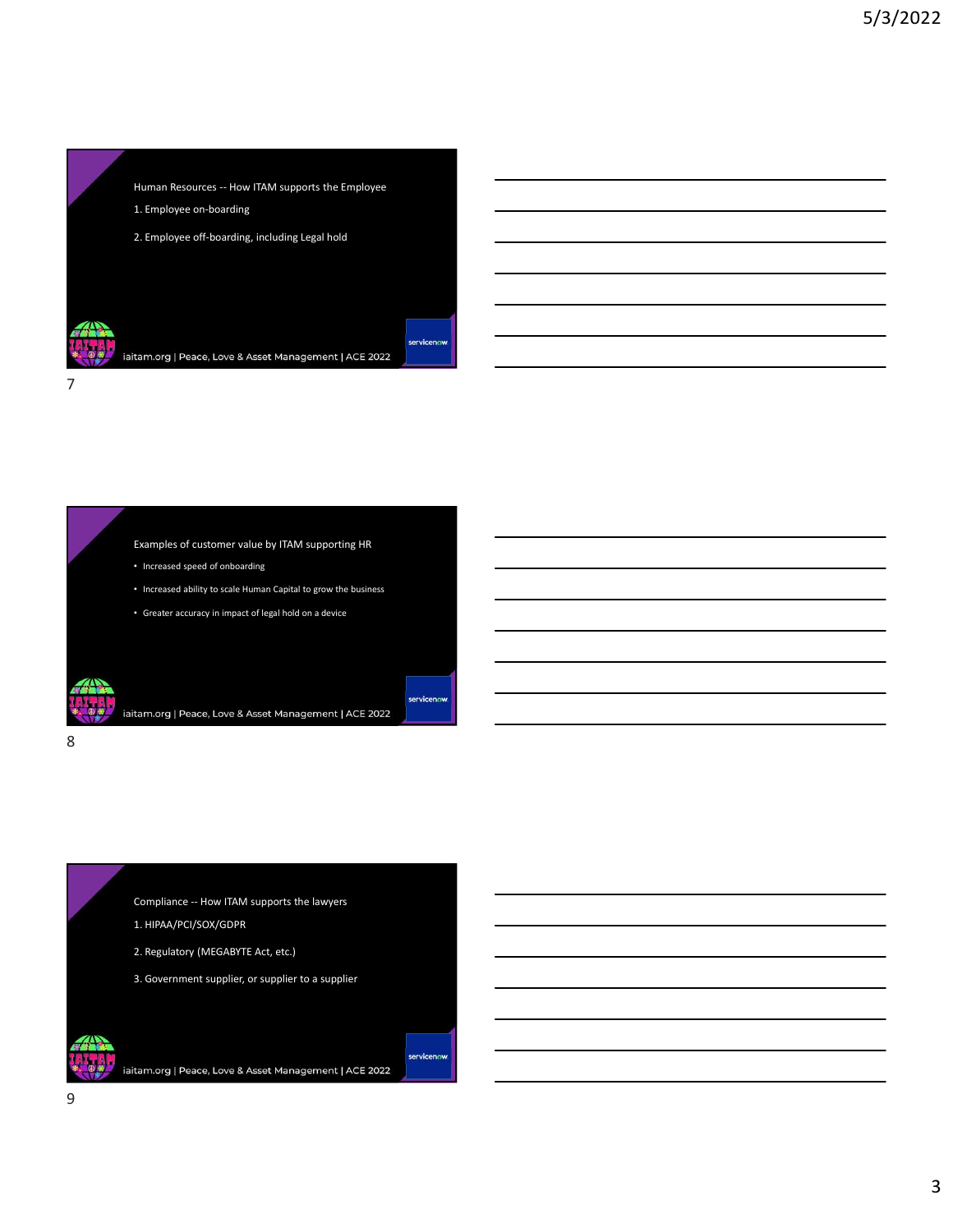



Examples of customer value by ITAM supporting Risk • Evaluating vulnerability risk

- Automating vulnerability response
- Capacity planning

iaitam.org | Peace, Love & Asset Management | ACE 2022

servicenow.

12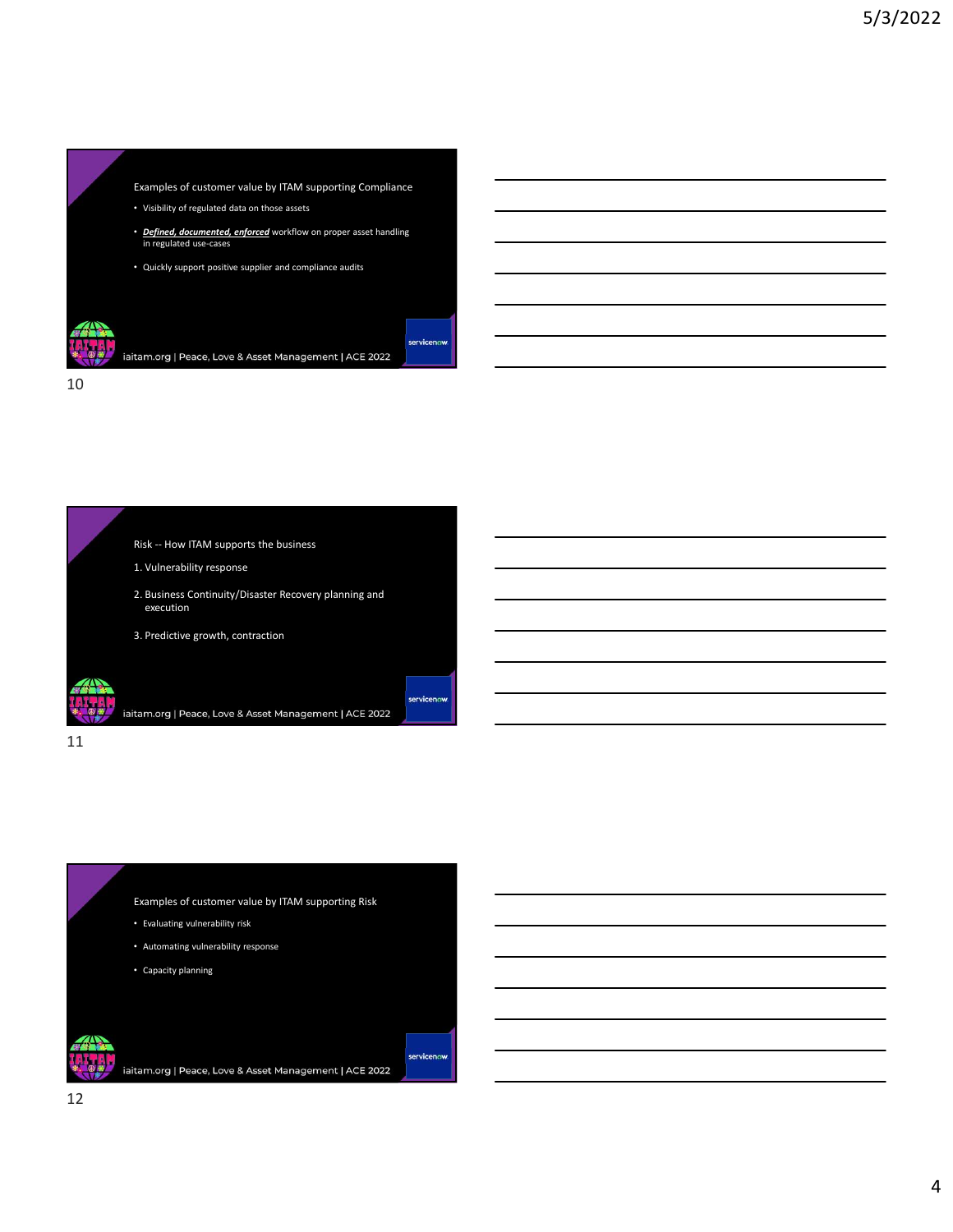## BRAINSTORMING RAINSTORMING<br>
1. Large retailer needs to shave a quarter of a percent off COES.<br>
How can ITAM help?<br>
1. Large retailer needs to shave a quarter of a percent off COES.<br>
2. Butimes meets to shave a quarter of a percent off C 2. Business needs to rapidly expanding the value of a percent of COS.<br>
The can ITAM help?<br>
2. Business needs to capture and a percent of COSS.<br>
1. Luga celestic reaction of a business and the capture market share<br>
2. Respo  $\begin{array}{|l|l|}\n\textbf{RAMISTORMMING}\n\textbf{RAMingement}|\textbf{ACE 2022}\n\textbf{MAMing current}|\textbf{ACE 2022}\n\textbf{MAMing current}|\textbf{ACE 2022}\n\textbf{MAMing current}|\textbf{ACE 2022}\n\textbf{MAMing current}|\textbf{ACE 2022}\n\textbf{MAMing current}|\textbf{ACE 2022}\n\textbf{MAMing current}|\textbf{ACE 2022}\n\textbf{MAMing current}|\textbf{ACE 2022}\n\textbf{MAMing current}|\textbf{ACE 2022$

13

## How can ITAM help?

- 
- before the competition
- 3. New pandemic hits, organization must furlough 20% of employee base, send another 40% to non-office working arrangements.

14

## Okay, but what can I, as an ITAM practitioner, do now? How can ITAM help?<br>
1. Large retailer needs to shawe a quarter of a percent off COGS.<br>
2. Business needs to rejative separation must function 2006 of 2016 of multipler<br>
3. New parademic hits, openionism must function 2006 1. Large retailer needs to draw a quarter of a percent off COS.<br>
2. Dusiness needs to rapidly expand in order to capture market share<br>
2. New pandemic hits, organization must furtough 20% of employee<br>
2. Deve, eard anothe 3. Earge teamen tersos outsete a quare of a particular UN CoSS<br>
2. Business reeds to mapplifice regard in order to capture market share<br>
2. How pandemic hits, organization must furthough 20% of employes<br>
base, send anothe 2. Business needs to rapidly expand in order to capture market share<br>
the bere the competition<br>
1. New yandemic hits, organization must furtherly arizing arrangements,<br>
then, send another 40% to non-office working arrangem tam.org | Peace, Love & Asset Management | ACE 2022<br>
Okay, but what can I, as an ITAM practitioner, do now?<br>
1. Fire out the openinational willy<br>
2. Determine the impactant openinational willy<br>
2. Determine the impactant o

- 
- 
- 
- Process<br>• Staffing<br>• Tooling
- Funding
- 
-